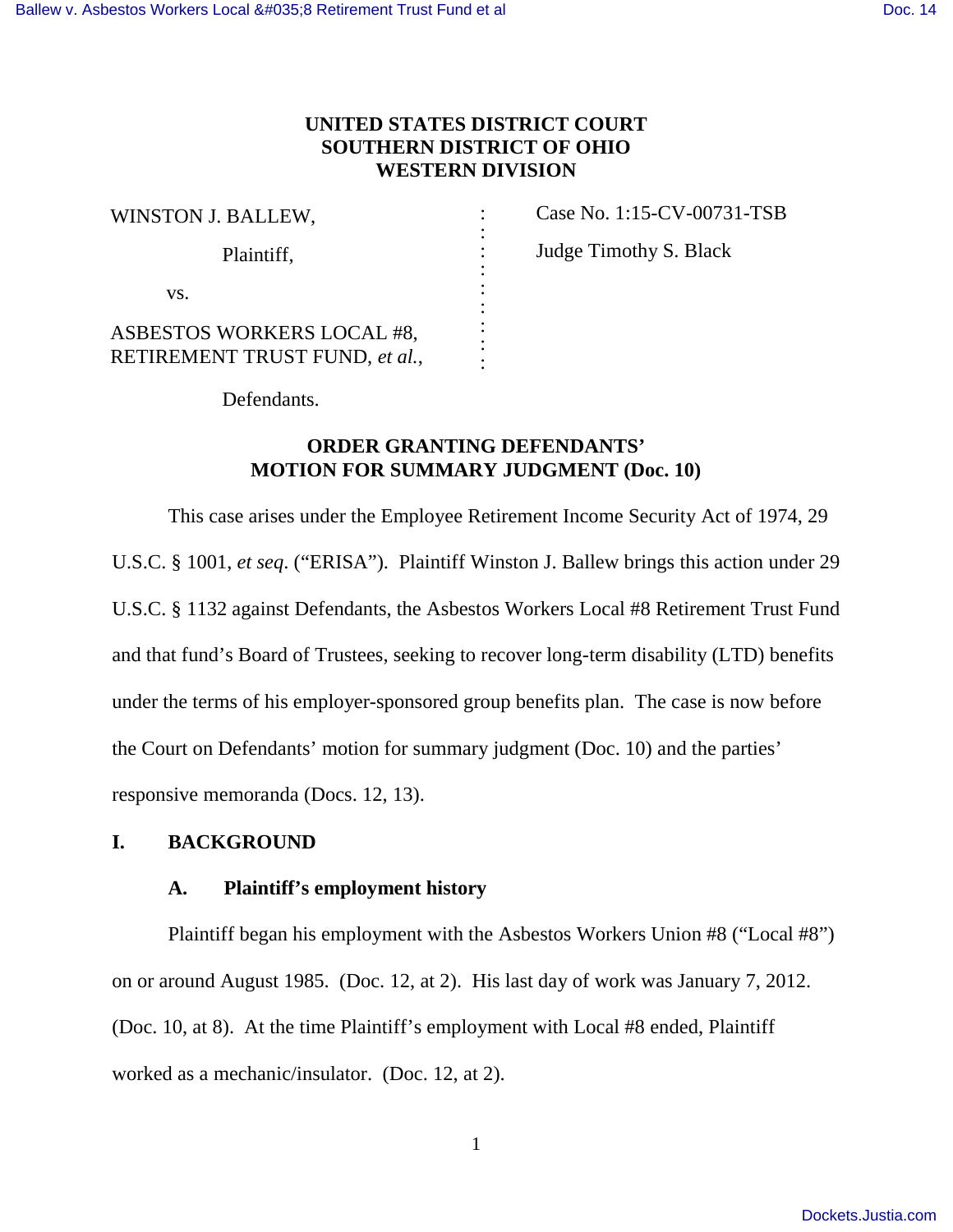#### **B. The LTD plan**

 By virtue of his employment with Local #8, Plaintiff was enrolled in the Asbestos Workers Local 8 Retirement Trust Fund (the Pension Fund), a multiemployer pension plan this was established by Local #8 in cooperation with an employer association of employers ("the Employer Association") signed to collective bargaining agreements with Local #8. (A.R. at 96). The primary purpose or the Pension Fund was to provide agebased pension benefits to the employees of various members of the Employer Association who were covered by collective bargaining agreements with Local #8. The Pension Fund also provides certain disability benefits to those employees. (A.R. at 98).

 The Pension Fund is governed by a board of trustees ("Plan Trustees"). Two of the four Plan Trustees are appointed by Local #8 and the other two are appointed by the Employer Association. The Board of Trustees has established a plan of benefits which sets forth the eligibility requirements for age based and disability based pension benefits ("the Plan"). (*Id.* at 111). The Plan established a normal retirement benefit at age 65 as well as a variety of early retirement benefits. The Plan also provides for disability benefits for employees who meet certain eligibility requirements. The Trustees are given complete discretionary authority to determine eligibility requirements for benefits under the Plan.

 Of particular importance to the adjudication of this motion to dismiss is Section 6.9 II (2) of the Plain, which states:

A participant will be eligible for a reduced trade disability benefit from the plan only if all of the following conditions apply: . . .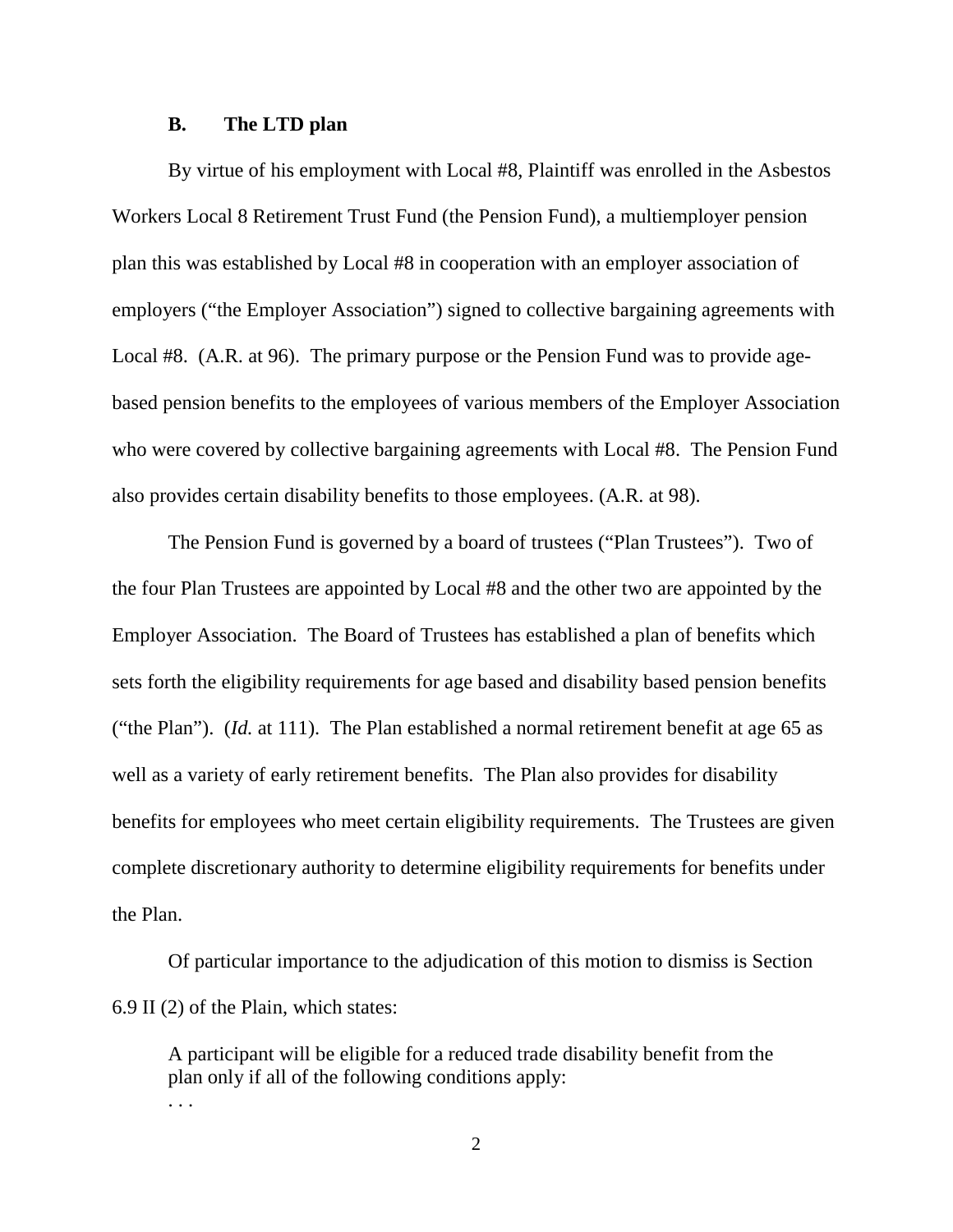2. The individual must have been an active participant in the plan within a 12 month period immediately prior to the onset of disability. For purposes of eligibility for a reduced trade disability benefit an individual is considered an active participant in the plan if employer contributions to the plan were made on the employee's behalf (or payments under a reciprocal agreement where applicable) for hours worked within a 12 month period immediately prior to the onset of disability.

 (*Id.* at 141). Due to this provision, the parties' differing assertions regarding the onset date of Plaintiff's disability are determinative of whether Plaintiff can receive any LDT benefits under the Plan.

#### **C. Plaintiff's pre-application medical history**

 The administrative record submitted to the Court includes voluminous medical records from the Veteran's Administration ("VA"), where Plaintiff went to see his doctors and receive diagnoses/treatment. Plaintiff's medical records mainly cover the period from 2012, after he had ceased work, to the present. Although Plaintiff was examined by many medical professionals at the VA, his primary treating physicians appeared to be Dr. Claire Cunningham and Dr. James Plunkett. The following is a summation of the relevant examinations and treatments Plaintiff received related to his alleged disability due to back pain.

 At the request of Dr. Cunningham, Plaintiff received a functional capacity evaluation administered by occupational therapist Jason Hayes on August 2, 2012. (A.R. at 75). The evaluation notes indicate that available imaging was "mostly unremarkable for anything other than mild multilevel degenerative changes" that were identified at vertebrae C5-C6. (*Id.* at 78). Plaintiff "seem[ed] to do well with many tasks during limited evaluation." (*Id.*). Specifically, Hayes noted that during Plaintiff's lifting test,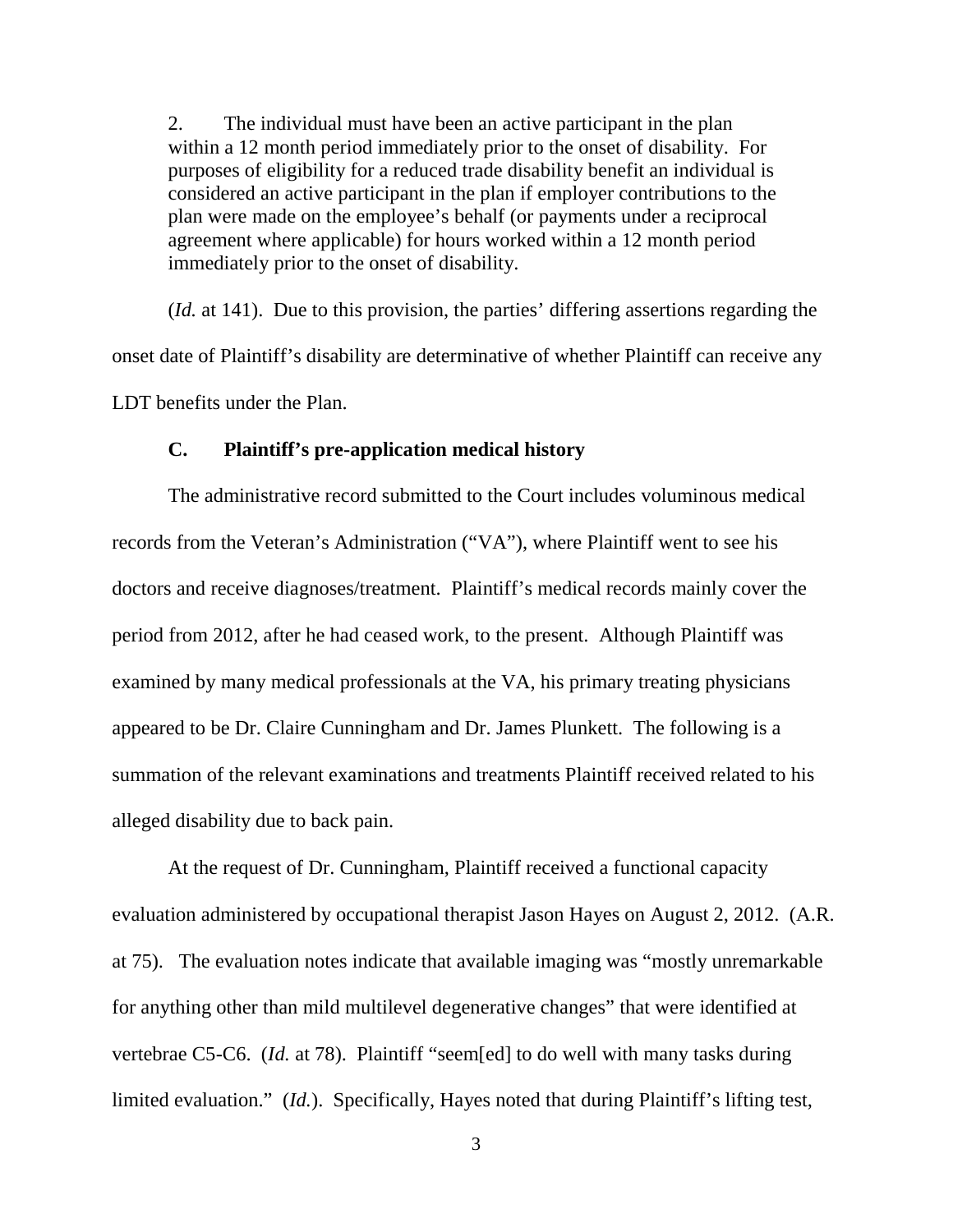Plaintiff did not present an elevated heart rate that would be considered a "reliable indicator of subject effort." *Id.* The report concludes, "[Plaintiff] may not be able to continue to perform the work in his trade, but at the very least, should be able to tolerate sedentary tasks. Perhaps he could pursue disability through his union since this is his trade. Vocational rehabilitation may also be an option." (*Id.* at 78–79).

 Dr. Cunningham then ordered an MRI on Plaintiff's lumbar spinal canal, which was conducted August 24, 2012. (*Id.* at 58). The MRI showed no significant bulging of herniated discs at the L3/4 level, mild diffuse disc bulge at the L4/5 level, and significant bulging or herniated discs at the l5/S1 level with no central spinal canal or foraminal stenosis. (*Id.* at 59). The impression from the MRI interpreter was that Plaintiff had "minimal degenerative disease" with "no definite evidence for metastatic tumor." (*Id.* at 60).

 On January 11, 2013, Plaintiff received facet joint injections done at the L4-L5 and L5-S1 level. (*Id.* at 65). Plaintiff stated the injections gave him partial relief for one or two weeks, but that there was no functional improvement. (*Id.*).

 On February 19, 2013, Plaintiff received a second functional capacity evaluation from occupational therapist James Bishop. (*Id.* at 65). Plaintiff endured several functional tests, including a sitting test, a gait test, and a lifting test. (*Id.* at 68). Mr. Bishop's report notes the lack of significant increase in heart rate during certain tests and concludes that it was "[d]ifficult to assess full functional capabilities as believe [Plaintiff] not giving full effort." (*Id.* at 68). The report states that "in summary, no significant change" was noted since Plaintiff's functional capacity evaluation on August 2, 2012.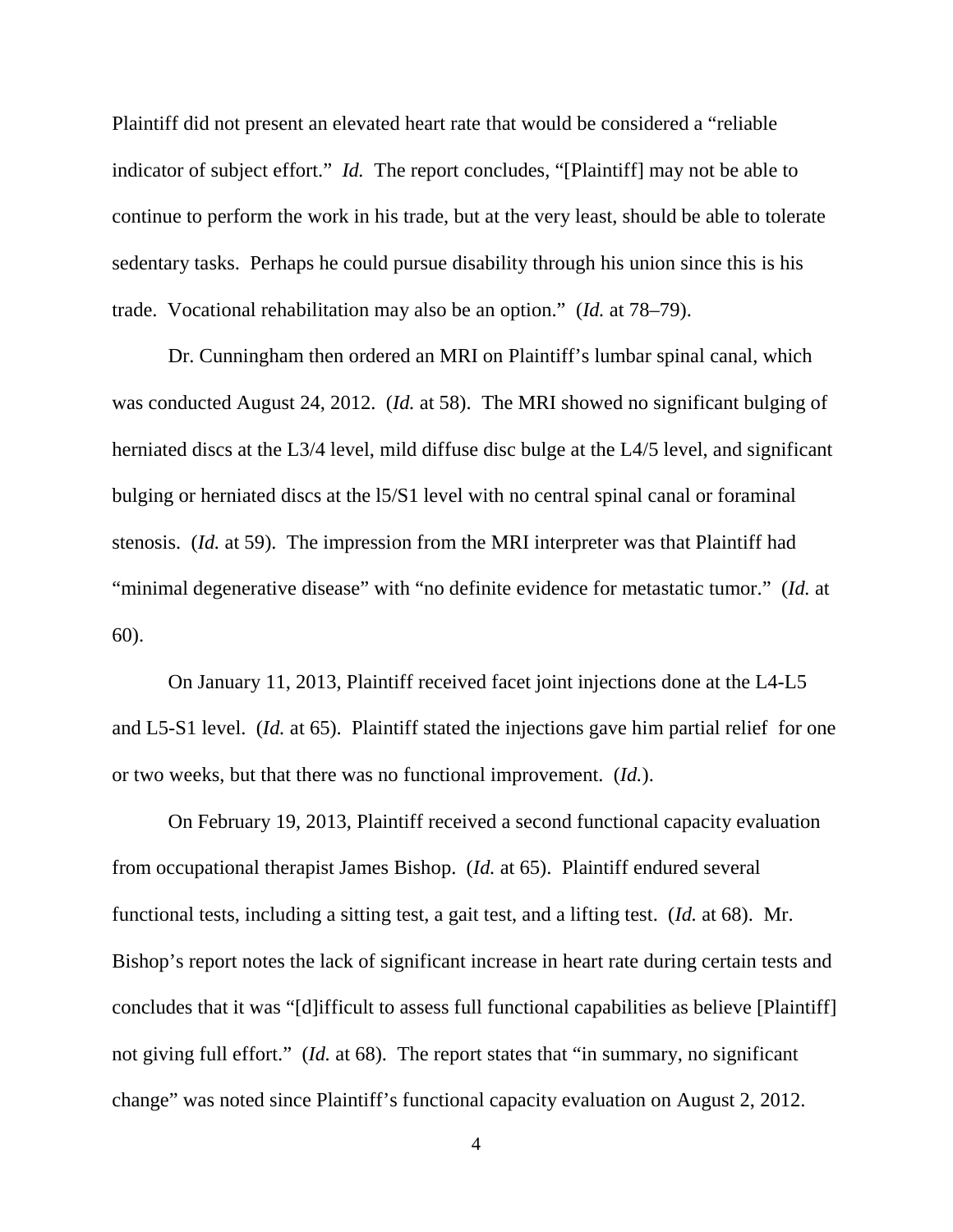Plaintiff returned to Dr. Plunkett on July 7, 2014 for a pain consult and to request a letter reflecting Dr. Plunkett's medical opinion regarding Plaintiff's disability. (*Id.* at 61). Dr. Plunkett's report indicates that various treatment options were discussed with Plaintiff during the consult. The report also states that "Mr. Winston Ballew has been disabled from prior employment as a Insulator/Pipe coverer since January 7, 2012 due to lumbar spondylosis and pain aggravated by motion, bending, lifting. He is likely permanently disabled from this employment based on his lumbar spinal condition." (*Id.*  at 64). Plaintiff relies primarily upon this record as evidence in support of his asserted disability onset date of January 7, 2012.

 Following the July 7, 2014 consult, Plaintiff had multiple appointments with Dr. Michael Clay, a chiropractor. Dr. Clay created a treatment plan for Plaintiff that included a home exercise program, modifications to Plaintiff's lifestyle, and outpatient treatment. (*Id.* at 85).

### **D. Plaintiff's LTD application**

 Plaintiff initially filed for LTD benefits under the Plan on June 9, 2014. (*Id.* at 1). Attached to the initial application was a letter from Dr. Cunningham stating that Plaintiff suffered from hypertension, disability, and lower back pain. (*Id.* at 3). This one page letter stated that "[t]his back pain severely limits [Plaintiff's] abilities" but made no assertions regarding Plaintiff's disability status or Plaintiff's ability to perform the work of an insulator.

 Plaintiff visited Dr. Plunkett on July 7, 2014, where he received the note, referenced above, indicating Dr. Plunkett's opinion that Plaintiff was disabled in a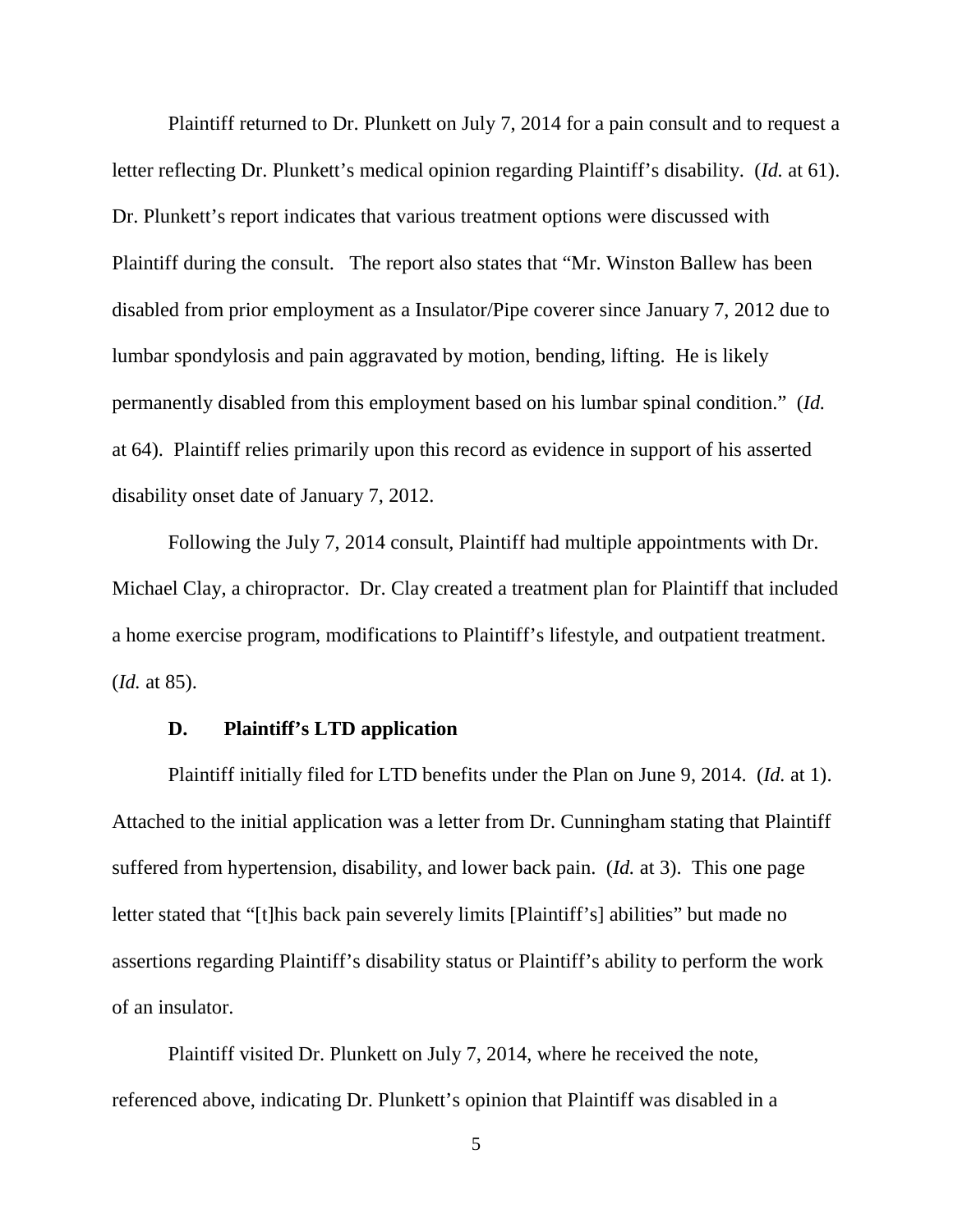manner that would permanently prevent his returning to the insulation industry and had been since January 7, 2012. Plaintiff forwarded this letter to the Plan Trustees for consideration. (*Id.* at 8).

 On July 18, 2014, Plaintiff was informed by the Pension Fund that in connection with his disability benefit application he must be examined by an independent physician selected by the Pension Fund. (*Id.* at 9–10). Accordingly, Plaintiff was examined by Dr. Jose Luis Chavez on August 4, 2014. Dr. Chavez submitted a written medical opinion to the Pension Fund regarding his examination of Plaintiff and his findings. (*Id.* at 11–15). Dr. Chavez concluded that Plaintiff was totally and permanently disabled from work in the insulation trade, but unlike Dr. Plunkett, determined that the onset date of the trade disability was July 7, 2014. (*Id.* at 14).

 On August 26, 2014, Plaintiff was notified by the Pension Fund administration that his application for disability benefits was being administratively denied on the basis that Dr. Chavez determined his onset date of disability to be July 7, 2014, which was more than 12 months since he last worked in covered employment (January 7, 2012). Plaintiff was advised of his appeal rights. (*Id.* at 16).

 On October 31, 2014, Plaintiff, through legal counsel, filed a formal appeal to the Trustees from the administrative denial of his disability application. (*Id.* at 20). The basis for the appeal was that Plaintiff was totally and permanently disabled on January 7, 2012, the last date worked in covered employment and not on July 7, 2014, as found by the independent physician selected by the Pension Fund.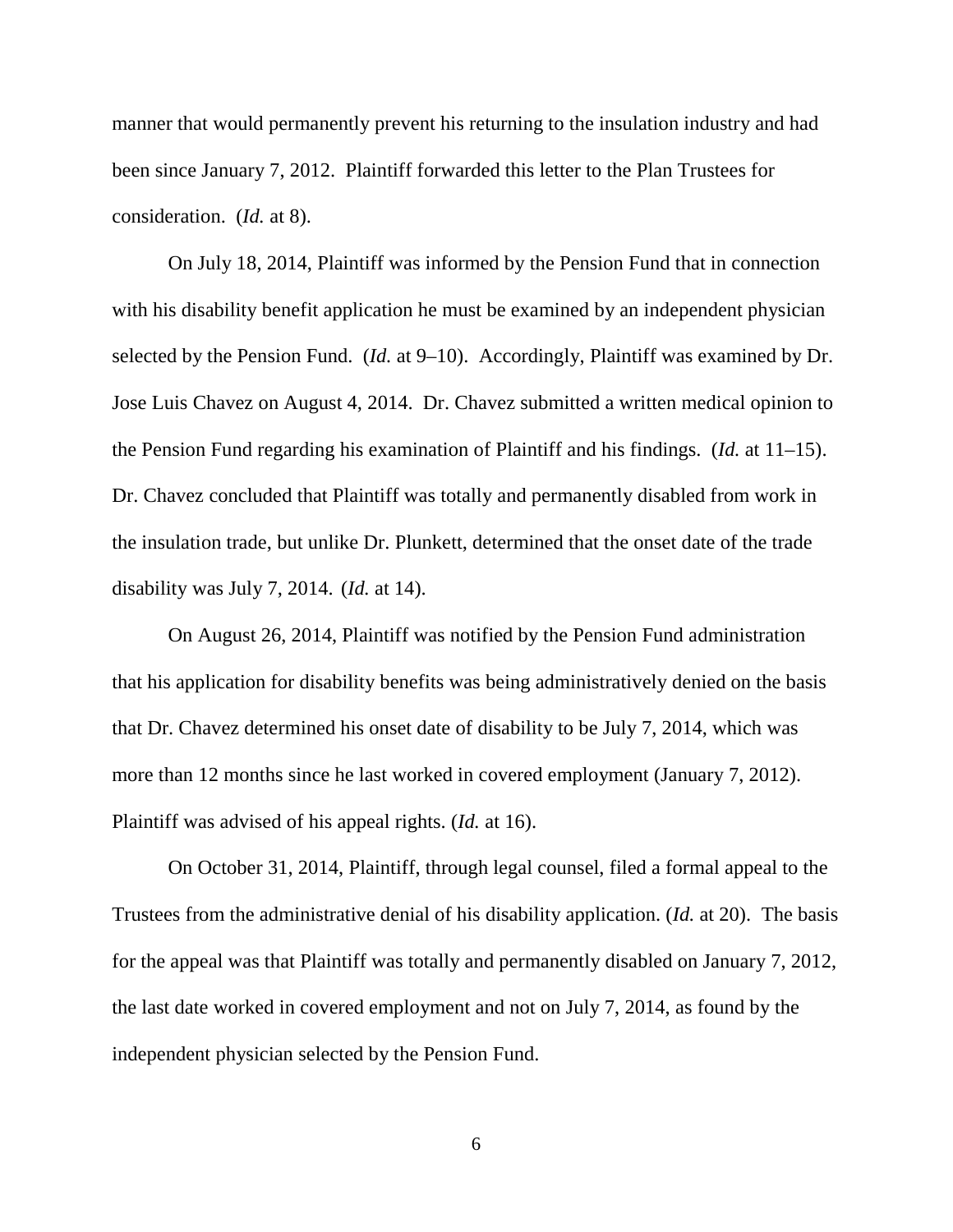At their November 12, 2014 meeting, the Trustees reviewed the appeal filed by Plaintiff's legal counsel and denied the appeal. (*Id.* at 22). That same date, the Fund Administrator advised Plaintiff in writing of the Trustees' decision. (*Id.* at 23). The basis for the denial was that Plaintiff's onset of disability date was July 7, 2014, and therefore more than 12 months from his last date of covered employment in January, 2012. Plaintiff was advised that in making this decision the Trustees relied upon the medical report of Dr. Chavez.

 On December 4, 2014, Plaintiff's counsel sent a written request for reconsideration of the Trustees' November 12, 2014, appeal denial. (*Id.* at 28). One of the bases for this request was that Plaintiff's counsel had only recently received a copy of the Dr. Chavez report, and that the failure to have this report at the time of the original appeal hampered his ability to effectively raise all issues on behalf of Plaintiff.

 On December 16, 2014, the Fund's legal counsel sent a letter to Plaintiff's counsel stating that the Trustees' had approved his request for reconsideration. Plaintiff's counsel was advised that the matter would be considered at the next Trustees' meeting on February 25, 2015. (*Id.* at 31).

 On December 22, 2014, Plaintiff's counsel sent a written request that he and Plaintiff be permitted to attend the February, 2015 Trustees meeting and personally address the Trustees. (*Id.* at 32). On December 31, 2014, the Fund's legal counsel advised Plaintiff's counsel that his request to attend the Trustee meeting had been granted by the Trustees (*Id.* at 33).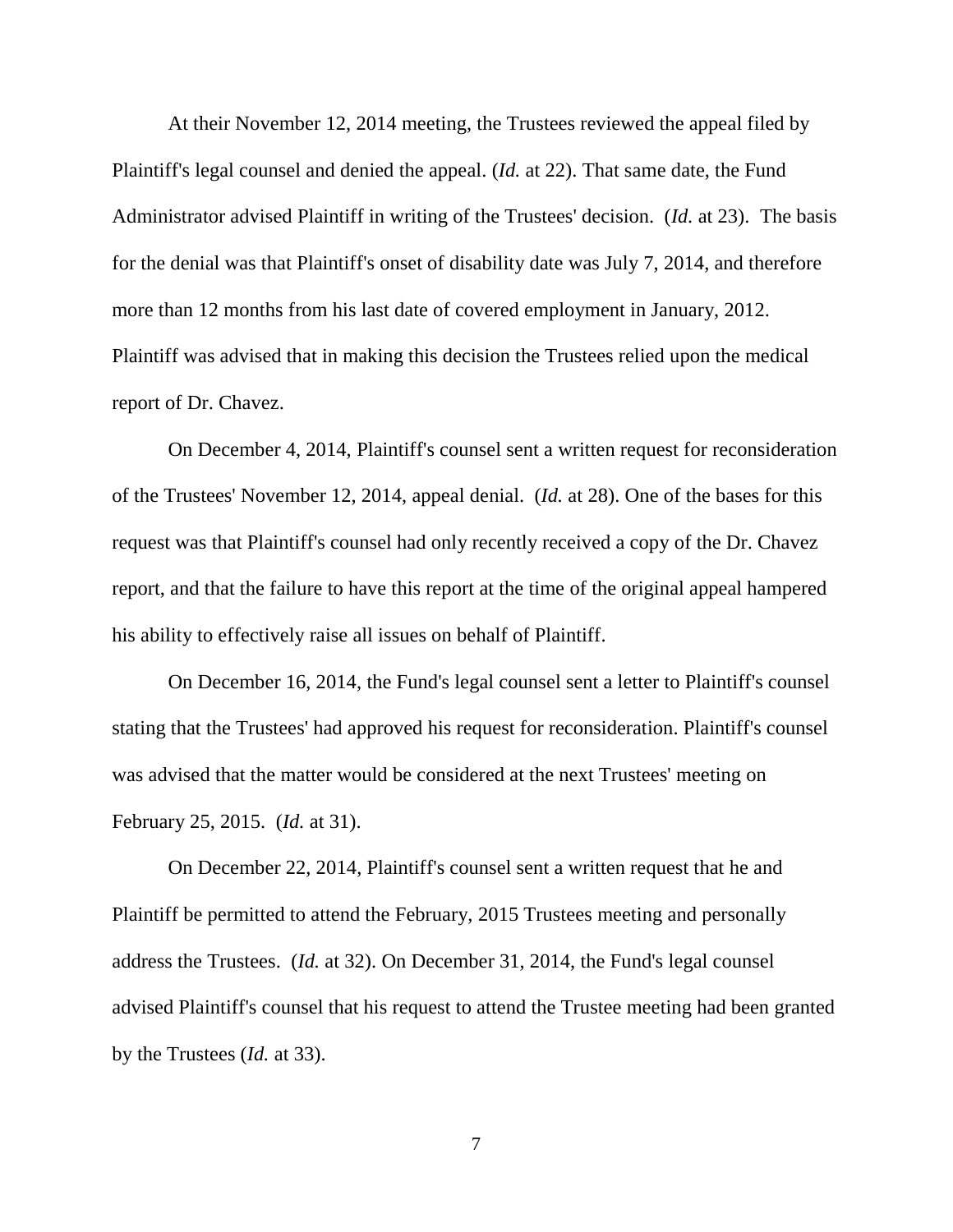On February 25, 2015, Plaintiff and his legal counsel personally attended the Trustees' meeting and presented their arguments and position why Dr. Chavez's medical · opinion regarding the onset of disability date was incorrect. Plaintiff also addressed the Trustees regarding his application and also answered various questions regarding his claim.

 At this meeting, Plaintiff stated that he ceased work in January, 2012, because he was laid off for lack of work, and not because he was physically unable to perform the job duties. Plaintiff also stated that subsequent to January, 2012, he continued to seek employment in the insulation industry and that he had applied for employment in the industry with Vulcan, an employer in the industry. (*Id.* at 37, 45–50).

 At the February 25, 2015 meeting the Trustees again denied the appeal of reconsideration (*Id.* at 34). On March 6, 2015, Plaintiff was notified by the Fund Administrator that his appeal had been denied (*Id.* at 36). The basis for the denial was the medical opinion of Dr. Chavez, as well as Plaintiff's statements at the February, 2015, appeal meeting that he left employment in January, 2012, due to lack of work not physical inability to perform; and also that subsequent to January, 2012, he continued to seek work in the insulation industry for a time.

### **II. STANDARD OF REVIEW**

The Sixth Circuit has directed that claims regarding the denial of ERISA benefits are to be resolved using motions for judgment on the administrative record. *Wilkins v.*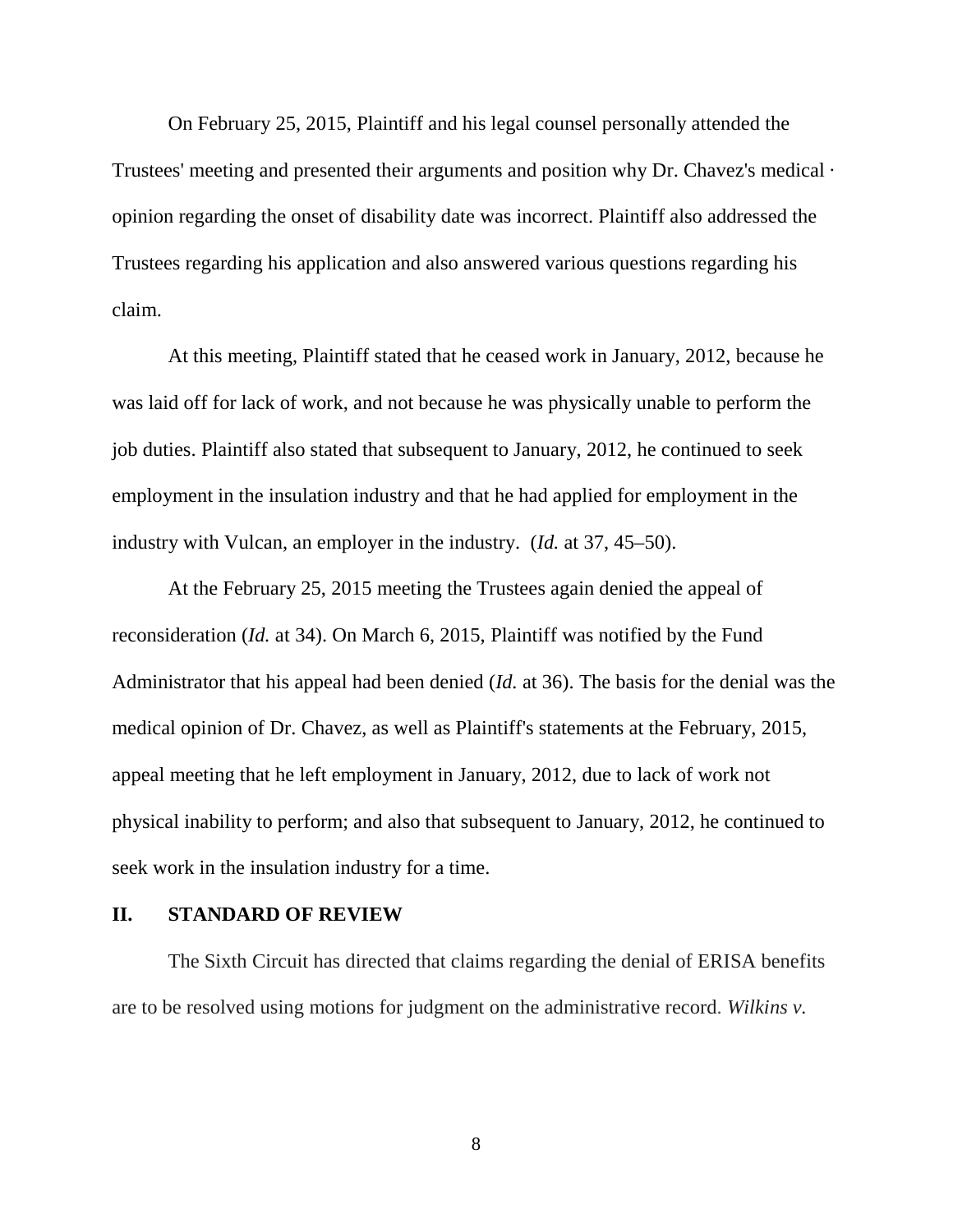Baptist *Healthcare System, Inc.,* 150 F.3d 609, 619 (6th Cir. 1998).<sup>1</sup> The district court is to conduct its review "based solely upon the administrative record." *Id. See also Zenadocchio v. BAE Sys. Unfunded Welfare Ben. Plan,* 936 F. Supp.2d 868, 872 (S.D. Ohio 2013).

 There is no dispute that the Plan Trustees' decision to deny benefits in this case is subject to the arbitrary and capricious standard of review. Under the arbitrary and capricious standard of review, this Court must determine whether the Plan Trustees' decision to deny LTD benefits "is the result of a deliberate, principled reasoning process and . . . is supported by substantial evidence." *Glenn v. MetLife,* 461 F.3d 660, 666 (6th Cir. 2006) (quoting *Baker v. United Mine Workers of Am. Health & Ret. Funds,* 929 F.2d 1140, 1144 (6th Cir. 1991)). Substantial evidence means "much more than a mere scintilla. It means such relevant evidence as a reasonable mind might accept as adequate to support a conclusion." *Holler v. Hartford Life & Acc. Ins. Co.,* 737 F. Supp.2d 883, 891 (S.D. Ohio 2010) (citing *McDonald v. Western-Southern Life Ins. Co.,* 347 F.3d 161 , 171 (6th Cir. 2003)). When it is possible to offer a "reasoned explanation" for the decision to deny benefits based on the evidence, the outcome is not arbitrary or capricious. *Cook v. Prudential Ins. Co. of Am.,* 494 F. App'x 599, 604 (6th Cir. 2012)

<sup>&</sup>lt;sup>1</sup> In this case, the parties have diverted from the Court's traditional method of adjudicating ERISA claims by filing a "motion for summary judgment" as opposed to competing motions for judgment on the administrative record. However, having reviewed the motion for summary judgment, the parties' responsive filings to that motion, and the complete administrative record, the Court has determined that a conclusive ruling on Plaintiff's ERISA claim from the filings available is warranted.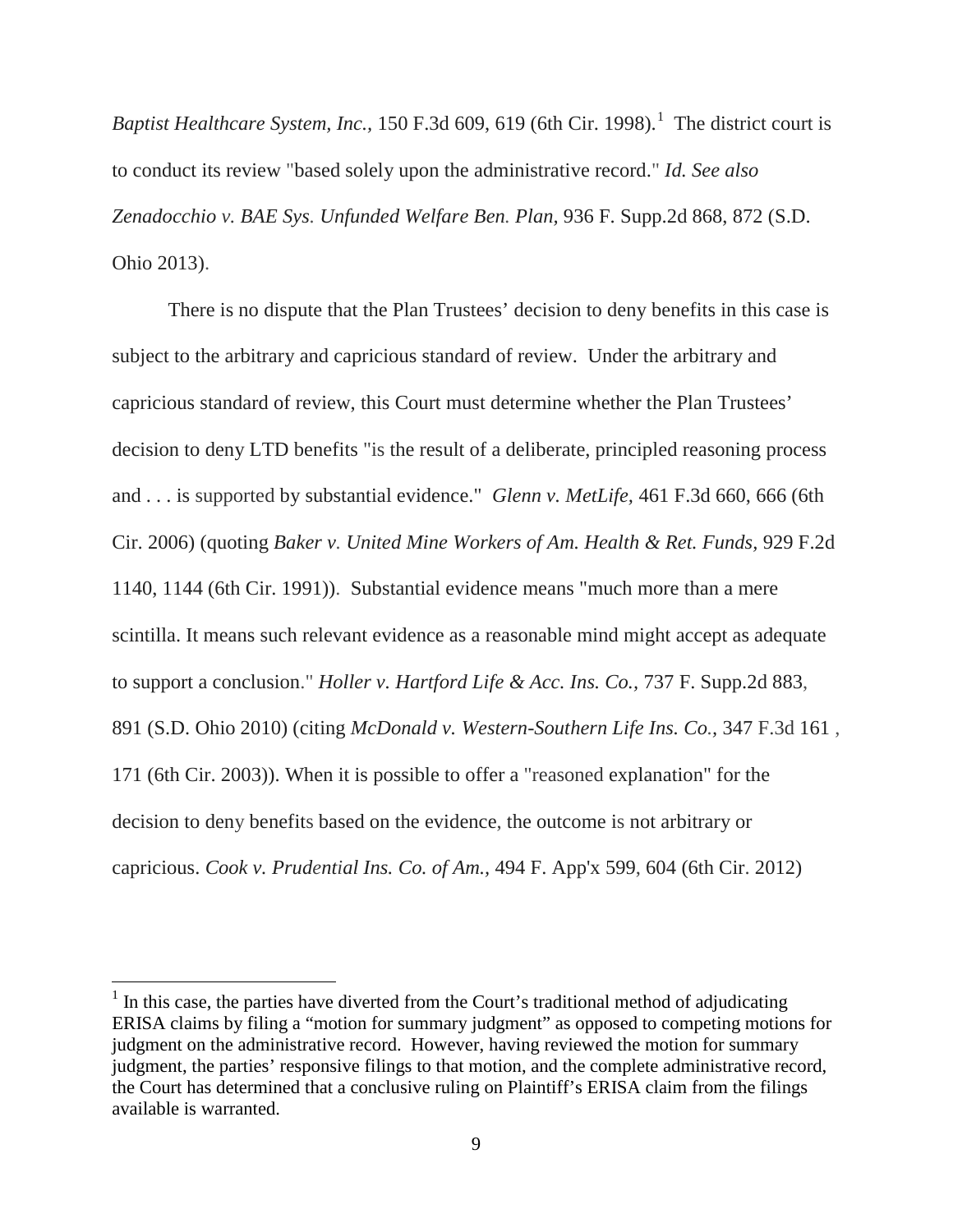(citing *Davis v. Kentucky Finance Cos. Retirement Plan,* 887 F.2d 689, 693 (6th Cir. 1996)).

 The arbitrary and capricious standard of review is not a mere rubber stamp of the plan administrator's decision. *Kramer v. Paul Revere Life Ins. Co.,* 571 F.3d 499, 508 (6th Cir. 2009) (citing *Moon v. Unum Provident Corp.,* 405 F.3d 373, 379 (6th Cir. 2005)); *Jones v. Metro. Life Ins. Co.,* 385 F.3d 654, 661 (6th Cir. 2004) (citing

*McDonald,* 347 F.3d at 172). As the Sixth Circuit in *McDonald* stated:

[T]he district court had an obligation under ERISA to review the administrative record in order to determine whether the plan administrator acted arbitrarily and capriciously in making ERISA benefits determinations. This obligation inherently includes some review of the quality and quantity of the medical evidence and the opinions on both sides of the issues. Otherwise, courts would be rendered to nothing more than rubber stamps for any plan administrator's decision as long as the plan was able to find a single piece of evidence--no matter how obscure or untrustworthy--to support a denial of a claim for ERISA benefits.

347 F.3d at 172. "Deferential review is not no review, and deference need not be abject."

*Id.* (internal quotation and citation omitted).

 Plaintiff's response to the motion for summary judgment argues that the Court must consider Defendants' conflicts of interest when evaluating the Plan Trustees' denial of Plaintiff's LTD benefits application. A Defendant decision-maker, in determining whether benefits are to be paid, would have a natural reluctance to grant requests for benefits because those benefits would be paid out of the Defendant's own assets. *See Firestone Tire & Rubber Co.,* 489 U.S. at 115; *Metropolitan Life Ins. Co. v. Glenn,* 128 S. Ct. 2343, 171 L.Ed.2d 299 (June 19, 2008). Where the same entity "both funds and administers the plan ... it incurs a direct expense as a result of the allowance of benefits,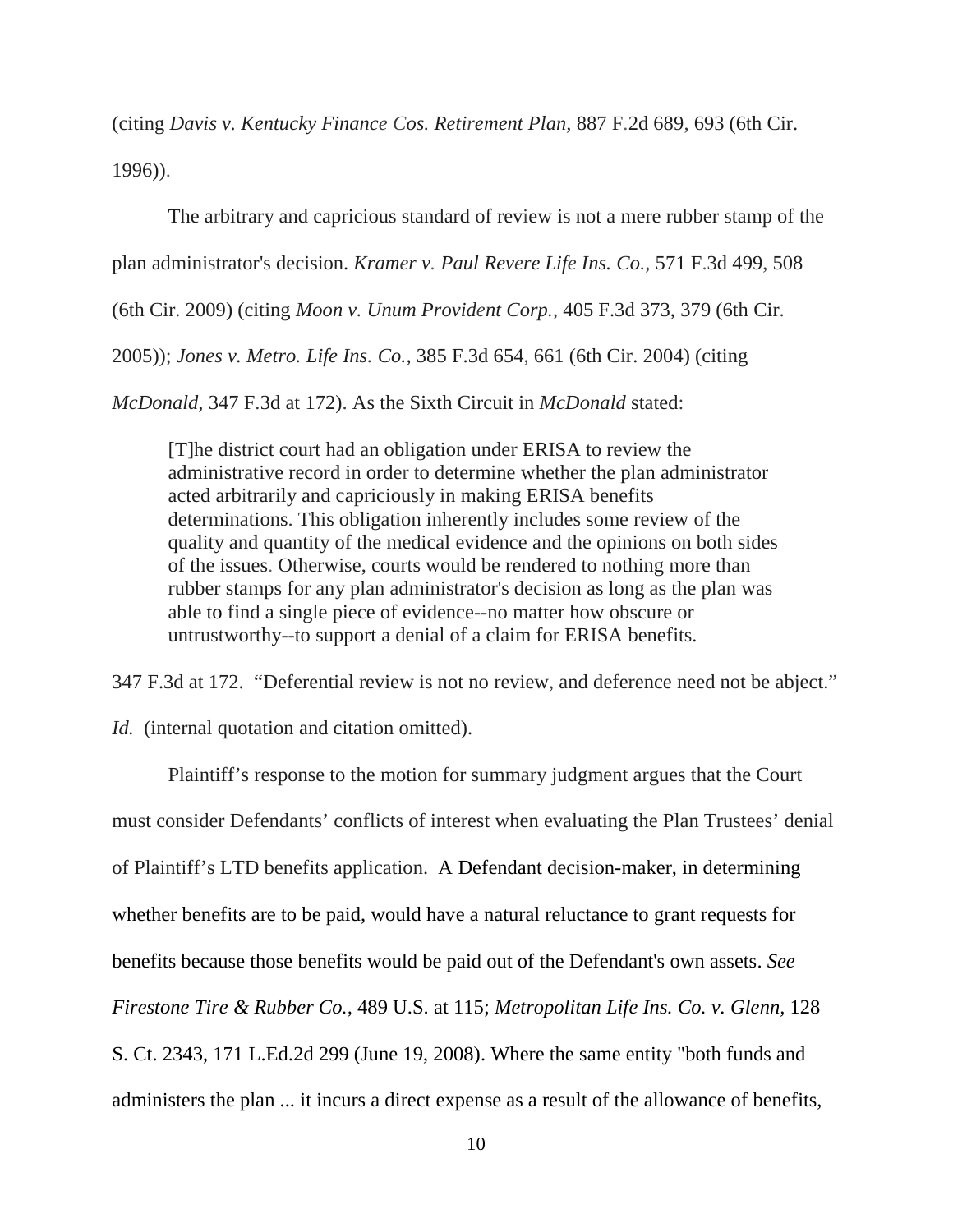and it benefits directly from the denial or discontinuation of benefits." *Killian v.* 

*Healthsource Provident Administrators, Inc.,* 152 F.3d 514, 521 (6th Cir. 1998). This is "an actual, readily apparent conflict here, not a mere potential for one." *Darland v. Fortis Benefits Ins. Co.,* 317 F.3d 516, 527 (6th Cir. 2003)." The conflict of interest applies not only to the plan administrator itself, but also to those consultants and experts hired by the plan administrator. *Id.* 

 In this case, the Court does not see the potential for a conflict of interest in the assignment of disability benefits under the Plan. Here, an employers association and a union jointly select independent administrators to determine who is eligible for disability benefits to be paid by the Plan. The assets used to fund disability benefits are not the administrators' assets, and there is accordingly no financial incentive for the Plan Trustees to deny an individual's application. If the Plan Trustees in this case could be said to have a conflict of interest by virtue of the fact that they are partially selected by the body that pays the benefits, then the Court would have difficulty envisioning an arrangement where a payor could properly delegate administrative authority in a way that would cure such a conflict.

### **III. ANALYSIS**

## **A. Defendants' decision regarding the onset date of Plaintiff's disability was neither arbitrary nor capricious**

The only dispute between the parties regarding Plaintiff's medical status is over the onset date of Plaintiff's disability. Plaintiff claims that he was disabled as of January 7, 2012, the last day of his employment with Local #8. Defendants claim that Plaintiff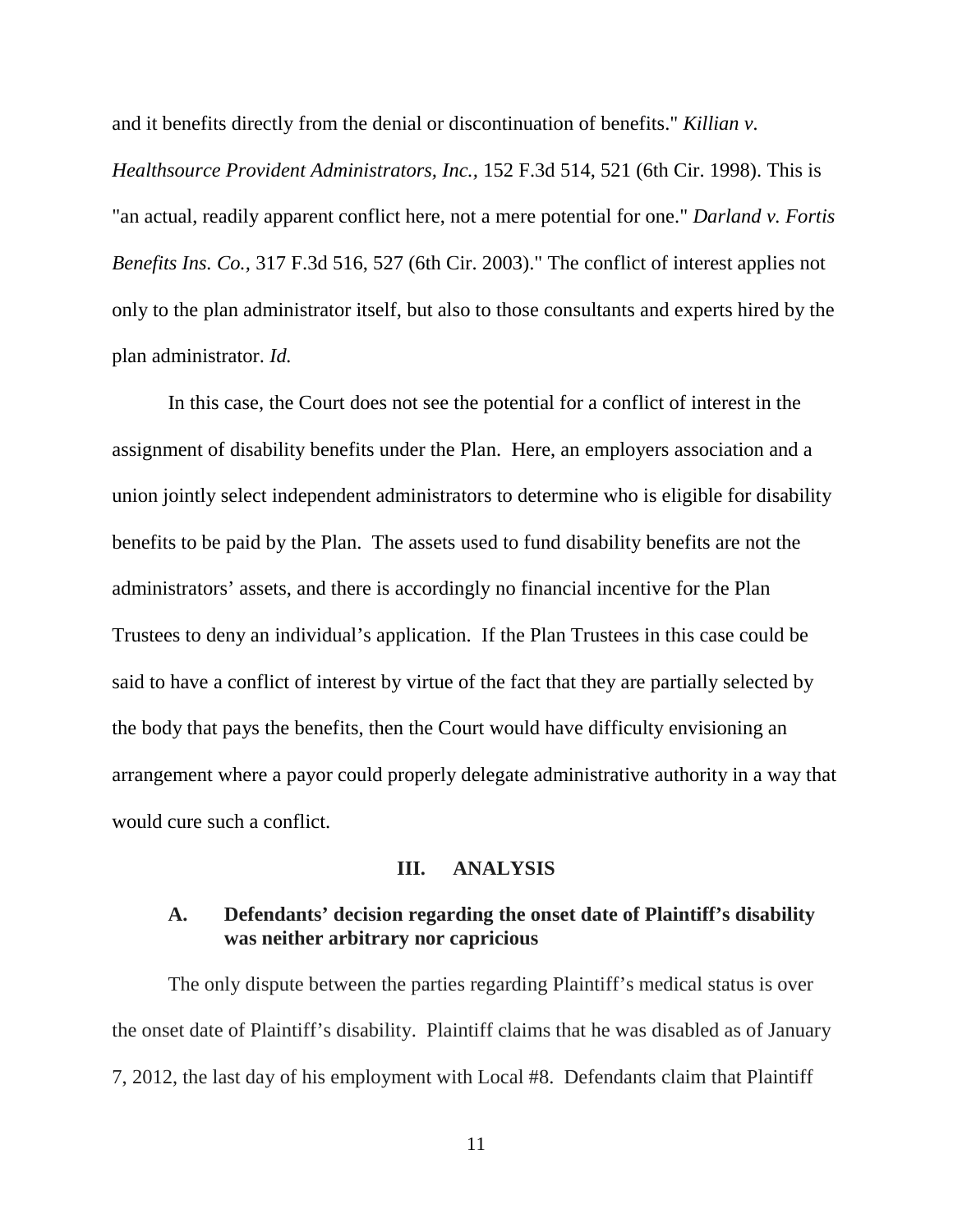was disabled as of July 7, 2014. Whether Plaintiff is eligible to receive LTD benefits under the terms of the Plan is dependent upon which of these dates is determined to be the actual onset date for Plaintiff's disability.

 Plaintiff's assertion that he was disabled as of January 7, 2012 is based primarily on the conclusion of a treating physician at the VA, Dr. James M. Plunkett. $^2$  Dr. Plunkett examined Plaintiff on July 7, 2014, and filled out a one-page "work release statement" submitted by Plaintiff as part of his application for LTD benefits. (A.R. at 8). The statement contains the following comment:

Mr. Winston Ballew has been disabled from prior employment as a Insulator/Pipe coverer since January 7, 2012 due to lumbar spondylosis and pain aggravated by motion, bending, lifting. He is likely permanently disabled from this employment based on his lumbar spinal condition.

(*Id.*).

 The disability onset date relied upon by Defendants to deny Plaintiff LTD benefits comes from the August 4, 2014 examination and subsequent report of Dr. Jose Luis Chavez, the examining physician selected by the Plan Trustees. (*Id.* at 14). Dr. Lopez examined Plaintiff and determined that he was disabled, but after examining Plaintiff's medical records determined that the onset date of the disability was not until July 7, 2014, which was the date Dr. Plunkett examined Plaintiff and wrote the note supporting Plaintiff's disability claim. (*Id.*).

<sup>&</sup>lt;sup>2</sup> Dr. Plunkett qualifies as a treating physician. Plaintiff's medical records from the VA show that he has seen Dr. Plunkett, along with other doctors, several times in the years leading up to this case. (A.R. at 57–95).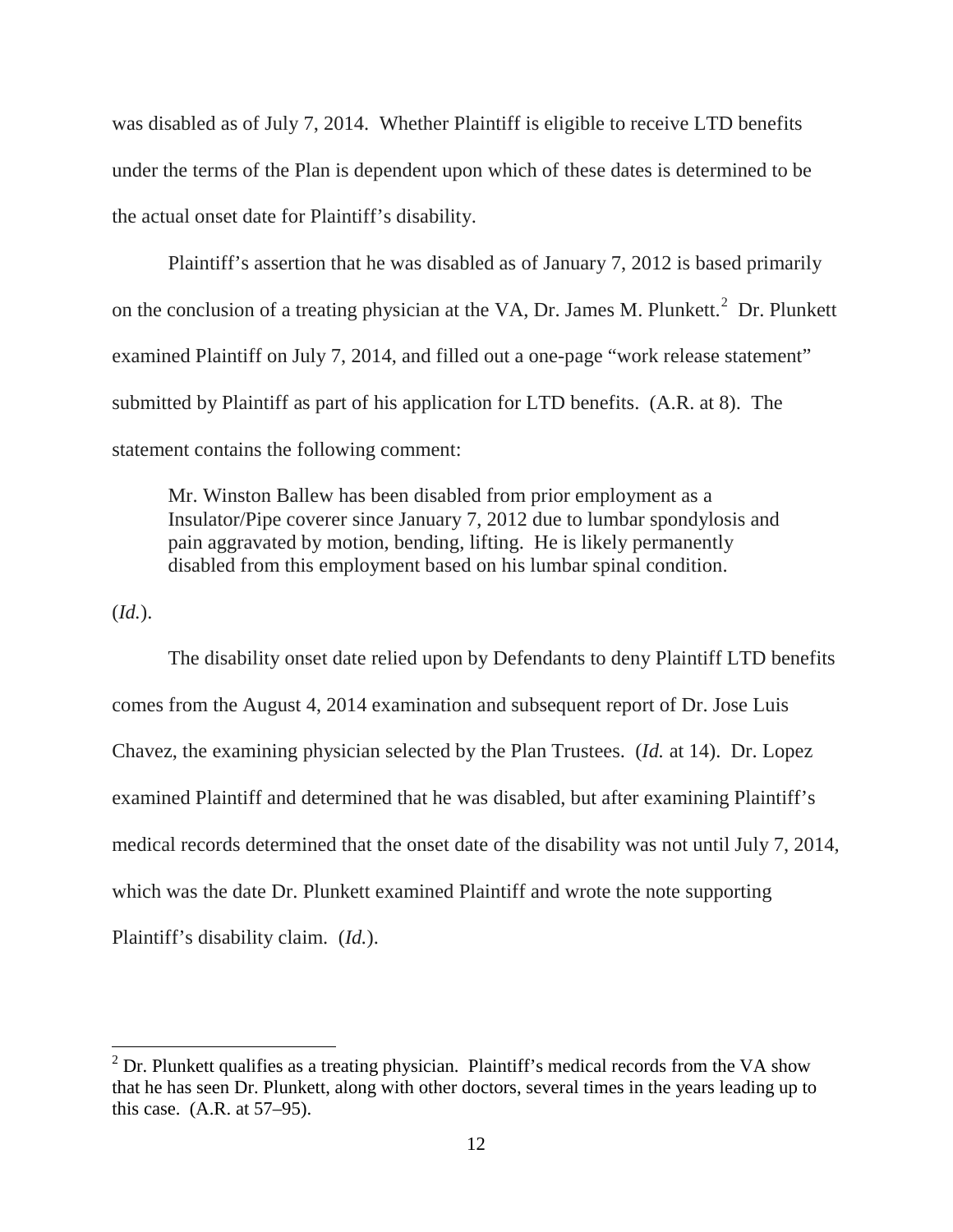Plaintiff argues that the onset date chosen by Dr. Chavez was arbitrarily chosen as the date of the Dr. Plunkett appointment with no supporting evidence. Plaintiff claims that it is "illogical to think that a condition of disability has its onset on the date an individual is being seen for the condition." (Doc. 12, at 9). Plaintiff further argues that Dr. Chavez's report seems to be based upon Dr. Plunkett's analysis in all ways except, arbitrarily, the onset date:

Dr. Chavez does completely rely upon Dr. Plunkett's medical review for the trade disability assessment and the debilitating conditions. (Exh. 5, Ad. R, p. 14). He continues that Dr. Plunkett had seen Mr. Ballew back in July, 2012 (*Id.*). He further agrees with all of Dr. Plunkett's opinions related to Mr. Ballew's disability, his inability to return to his former trade and the limitations. (*Id.*). The only assessment he does not completely ratify is the onset date. Rather, he slaps a consult date with Dr. Plunkett (July 7, 2014) as the onset date, thereby creating an arbitrary and capricious miscalculation of medical information detrimental to Plaintiffs trade disability application.

(*Id.* at 10).

 An analysis of Dr. Chavez's opinion proves Plaintiff's claims to be without merit. Contrary to Plaintiff's allegations, Dr. Chavez did not solely rely upon Dr. Plunkett's July 7, 2014 consult notes in determining that Plaintiff was disabled. Dr. Chavez's opinion contains a thorough discussion of Plaintiff's entire relevant medical history, including his August 2012 MRI showing limited degeneration, his November 2012 EMG indicating normal nerve conduction in his right leg, and his February 2013 functional capacity evaluation in which the examiner stated the belief that Plaintiff was not giving his full effort on the physical tests. (*Id.* at 13-14). It was reasonable for Dr. Chavez to look at these objective examinations and conclude that at the time they were made, Plaintiff was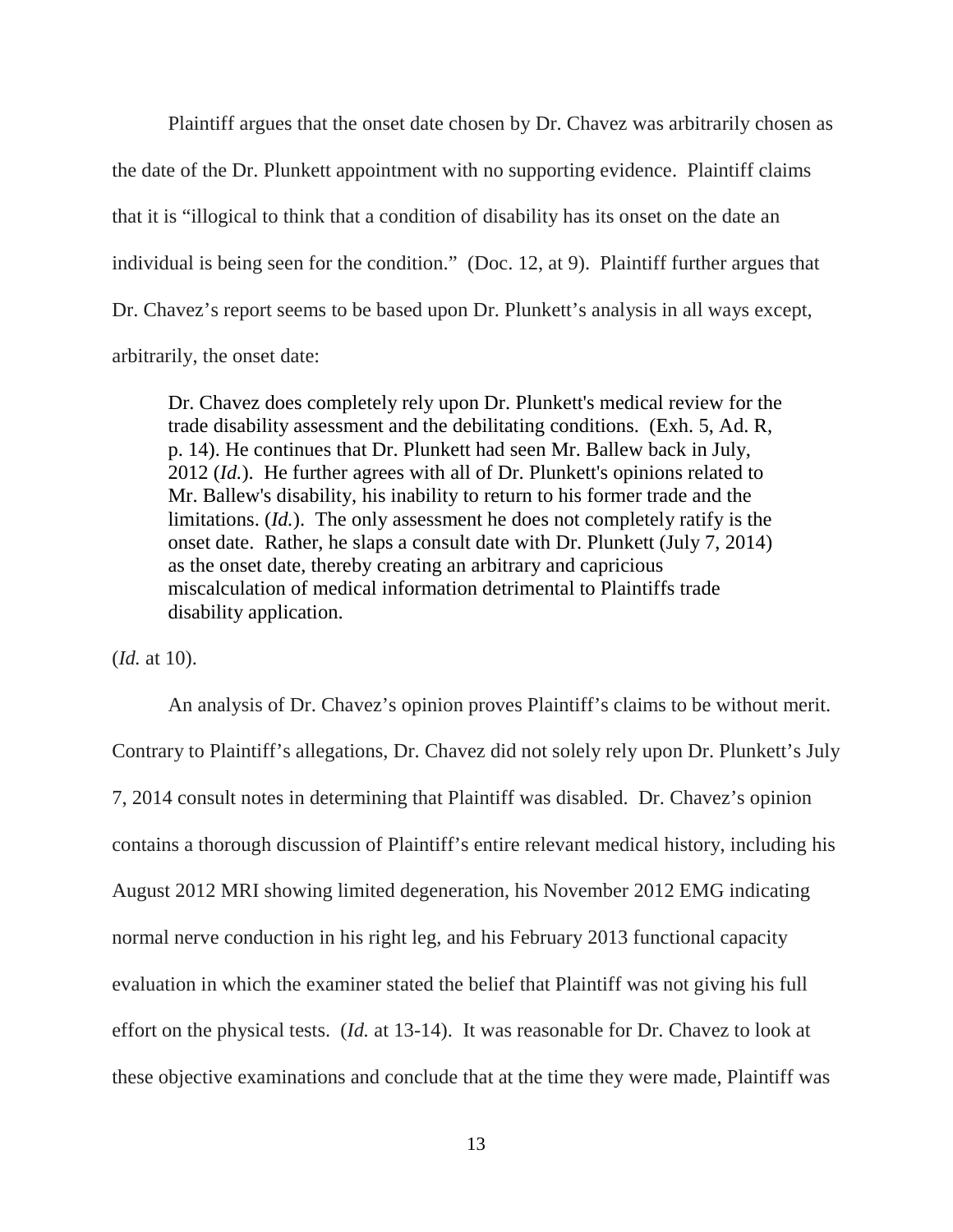capable of continuing work in the insulation industry. It is no surprise that Dr. Chavez and Dr. Plunkett have no disagreement as to Plaintiff's current disabled status—both doctors could make a determination of current status based on a personal examination. However, Plaintiff's claim that Dr. Chavez's analysis of Plaintiff's *historical* health was based only on one report of Dr. Plunkett and was not supported by any evidence is wrong, as demonstrated in Dr. Chavez's report.

 Plaintiff may believe that Dr. Chavez's opinion about Plaintiff's onset date is not correct, and that Mr. Plunkett's divergent opinion is. Dr. Chavez's opinion was not, however, arbitrary. Accordingly, it was appropriate for the Plan Trustees to rely on that opinion when determining the onset date of Plaintiff's disability.

 The Plan Trustees' findings regarding the onset date of Plaintiff's disability are also supported by Plaintiff's own statements made before the Trustees. The Plan Trustees agreed to reconsider their denial of Plaintiff's LTD benefits appeal at a Trustee meeting on February 25, 2015. At that meeting, Plaintiff stated that the reason he stopped working January 7, 2012 was because he had been laid off for lack of work, and not as a result of being unable to work due to disability. (*Id.* at 37). Plaintiff further supported this assertion by divulging that, following being laid off, he continued to seek employment in the insulation industry. (*Id.*).

 Plaintiff argues that he not a medical professional, and so his statements should not be taken into consideration by this Court in determining whether Defendants' rejection of Plaintiff's alleged onset date was arbitrary or capricious. (Doc. 12, at 12). However, Plaintiff's statements quite obviously grant insight into whether Plaintiff was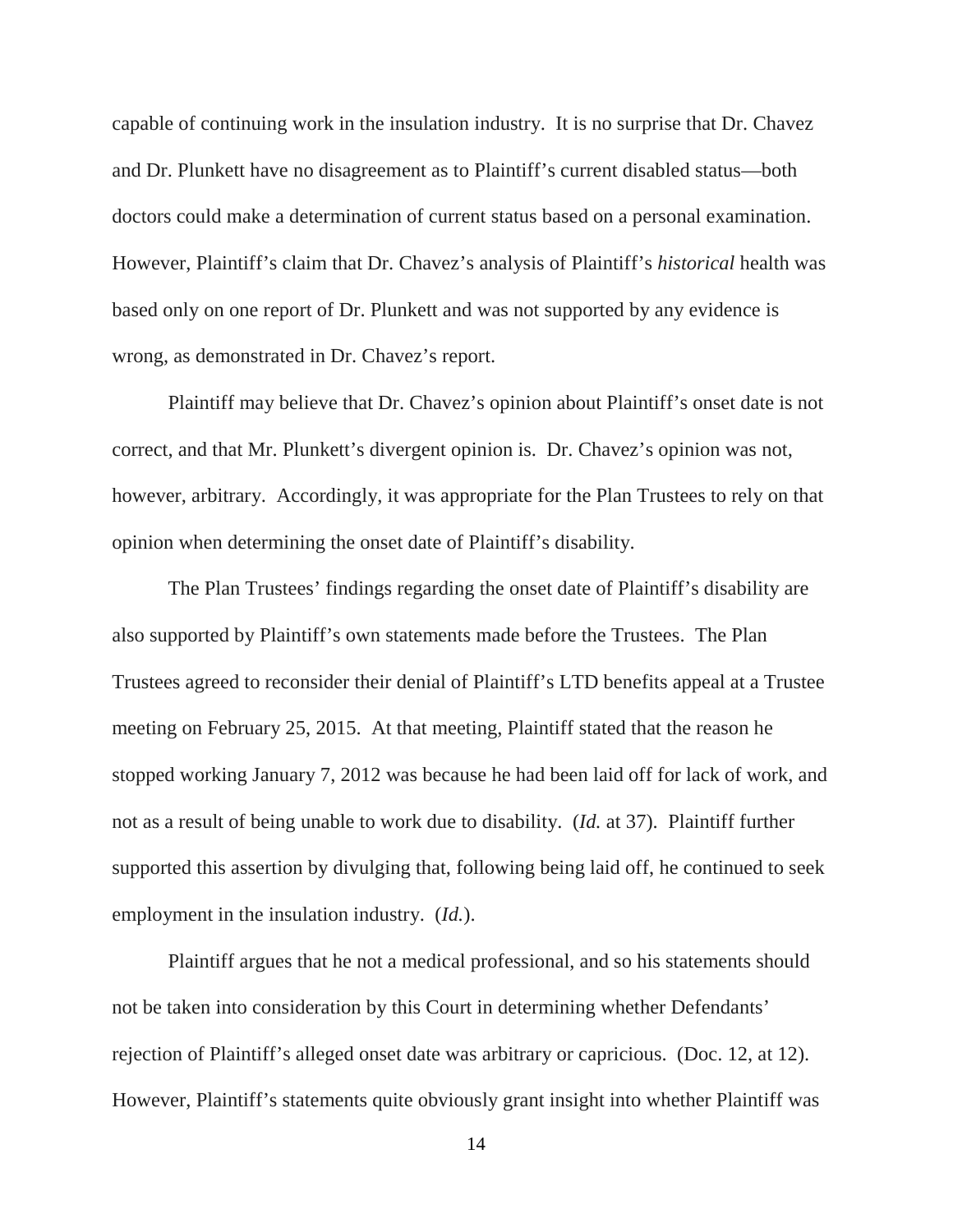able to work on January 7, 2012. By acknowledging that his last day of work was not related to injury, Plaintiff supports Defendants' determination that he was not disabled at that time. Defendants' reliance upon Plaintiff's admission that his termination was for reasons unrelated to disability was neither arbitrary nor capricious.

 Accordingly, the Plan Trustees' determination that Plaintiff was not eligible for LTD benefits under the terms of the Plan was neither arbitrary nor capricious.

# **B. Plaintiff's admission that he continued to seek work in the insulation industry subsequent to January 7, 2012 precludes him from collecting disability payments under the Plan.**

In addition to defending the Fund Administrator's conclusion regarding Plaintiff's disability onset date, Defendants also argue that there were other reasons independent of the disability onset date for denying Plaintiff's application for LTD.

 Article 6.9(II) of the Plan provides as part of the eligibility requirements for the trade disability benefit as follows:

*4. The individual has totally abandoned the insulation industry as* a *source of income. It the express intention of the plan to exclude from eligibility for disability benefits those Participants who, although otherwise meeting the definition of disability at the trade contained in this Article, remain in the insulation industry in any capacity, included but not limited to owners, managers, management employees, supervisors, foremen, consultants, journeymen and full-time paid labor union officials.* 

(A.R. at 146).

 As part of his appeal process, Plaintiff attended a hearing before the Plan Trustees on November 25, 2015. At that hearing, Plaintiff stated that he had been laid off from Local #8 on January 7, 2012 due to lack of work, and not as a result of his disability.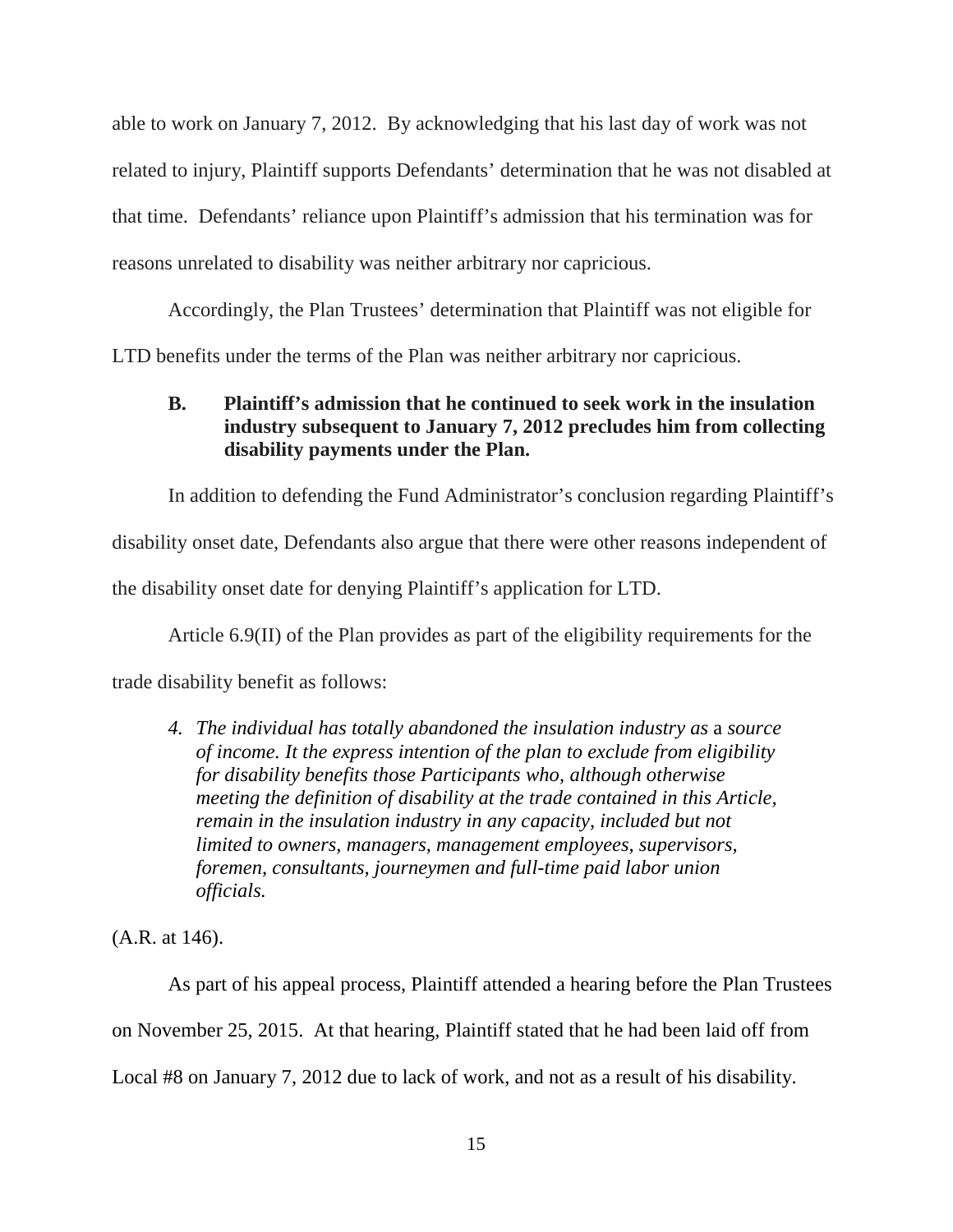(A.R. at 37). Plaintiff further stated that after he was laid off on January 7, 2012, he continued to search for employment within the industry, including specifically at an industry employer named Vulcan, but was not hired. (*Id.*).

 Defendants contend that Plaintiff's admission that he did not totally abandon the insulation industry after January 7, 2012 serves to disqualify him from receiving trade disability benefits under the Plan due to Article 6.9(II), cited above. The plain text of the eligibility requirements for the Plan supports Defendants' contention. An individual who is actively searching for employment within the insulation industry cannot be said to have totally abandoned the industry as a source of employment.

 Plaintiff does not dispute the record of his statements at the November 25, 2015 hearing. However, he argues that the Court should not consider the statements to be an accurate reflection of Plaintiff's circumstances following the end of his employment with Local #8. In a letter written after the hearing, Plaintiff's counsel suggests that his client was "duped" into making statements that gave the Plain Trustees license to deny LTD benefits. (A.R. at 47). The Court does not agree. Plaintiff's statement regarding his continued search for employment was not merely an off the cuff remark that could be easily misconstrued. Plaintiff stated not only that he was still searching for work but also who specifically he tried to work for. This is not a harmless slip of the tongue; it is an admission that Plaintiff was not eligible for LTD benefits under the Plan.

 Accordingly, Plaintiff's admission that he had not ceased efforts to gain employment in the insulation industry as of January 7, 2012 serves as an independent basis for which LTD benefits under the Plan were rightly denied.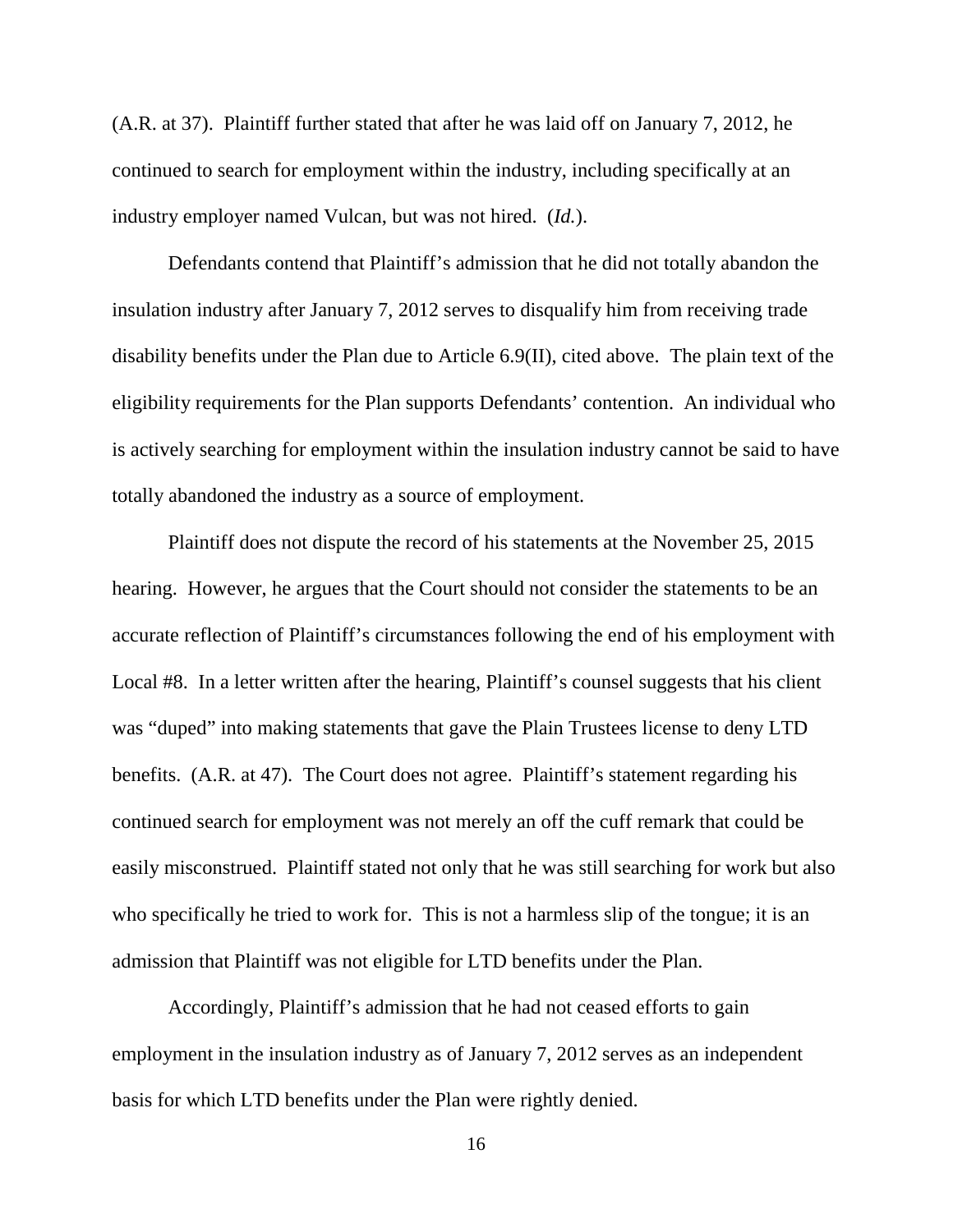## **C. Plaintiff's election to take early retirement is an independent basis for denying disability benefits under the Plan.**

Defendant's motion for summary judgment also argues that Plaintiff became ineligible for LTD benefits under the Plan because he applied for and received an early retirement benefit under the Pension Fund in March, 2015, eight months prior to commencing this suit. (Doc. 10, at 17–18). Article 5.8(b) of the Plan specifically states that "[a]ny participant who has applied for and received an early retirement benefit, shall not be entitled to a disability benefit under this Plan." (A.R. at 139). This exclusion is emphasized in the "Asbestos Workers Local #8 Retirement Trist Fund Summary Plan Description" provided to employees. (A.R. at 288). Plaintiff also received a letter specifically warning that taking early retirement would preclude collecting LTD benefits in August 2014, before he applied for his early retirement benefit. (A.R. at 16).

 Plaintiff argues that the early retirement exclusion is inapplicable here: "It is obvious that this provision is included to stop "double-dipping" or disability filings after an early retirement has been filed. There is scant documentation that a forced filing after exhaustion of administrative process for the trade disability closes the issue." (Doc. 12, at 12). Plaintiff, however, cites no precedent that would enable the Court to ignore both the clear language of the Plan and the fact that Plaintiff was made aware of the consequences of taking early retirement before electing to do so.

 Accordingly, Plaintiff's election to receive early retirement benefits made him ineligible to receive LTD benefits under the Plan.